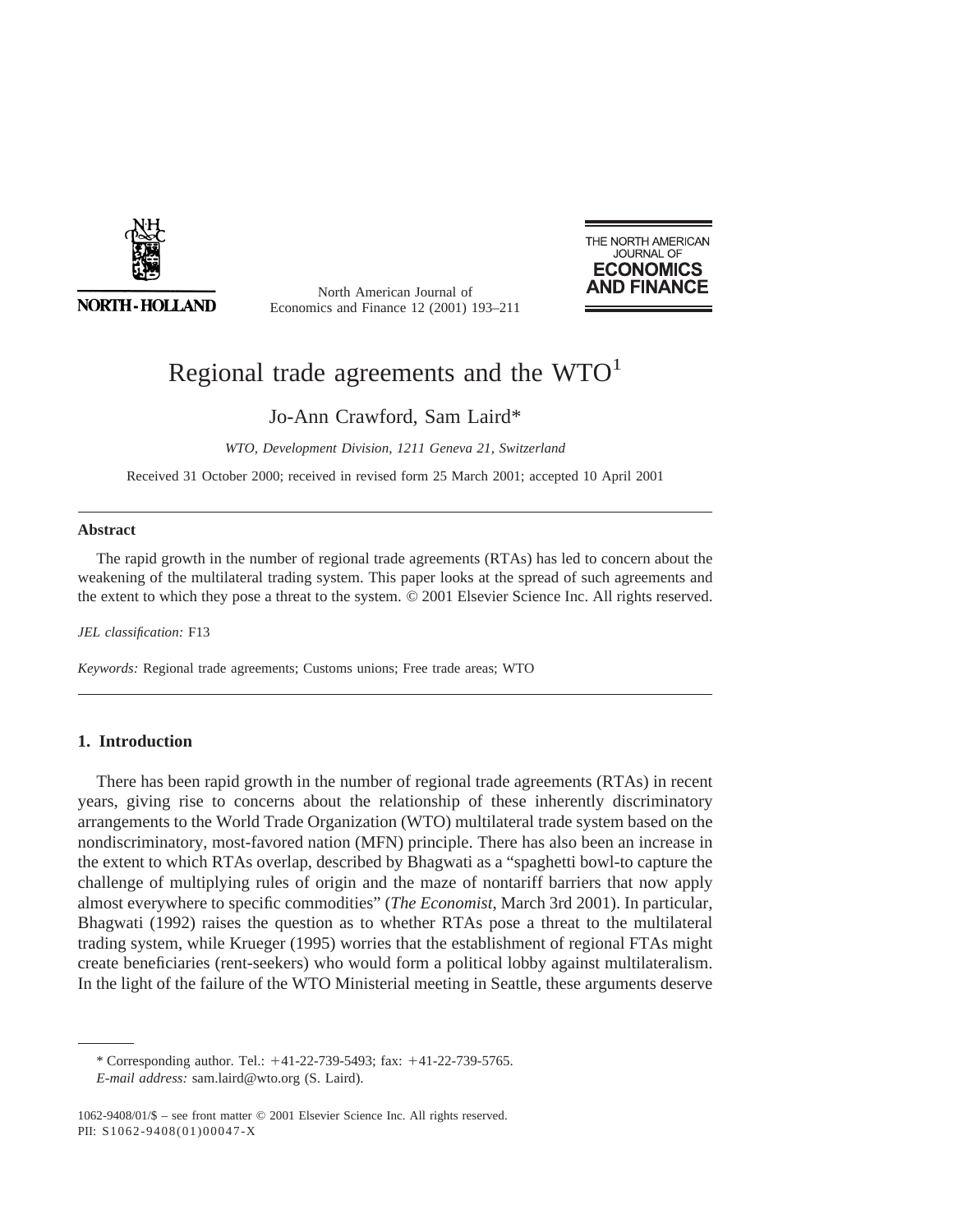attention, and in Section II we look at how these arguments square up with the new regionalism.

In Section III we review the debate on "systemic" issues within the WTO. There are considerable differences between WTO members' views on the meaning of certain terms in the various WTO rules relating to RTAs; such differences do not fall cleanly between those members who participate in RTAs and the few who do not. These divergences of view have made it difficult to conclude the examination of RTAs for consistency with WTO rules, posing a challenge to the notion of the WTO as a rules-based system. The absence of clarity has allowed extensive exceptions for sensitive sectors and prolonged implementation periods, running counter to the trend towards deeper integration in some of the newer agreements. Proposals to clarify the rules in any new multilateral negotiations are also examined.

Finally, we conclude by posing a number of questions about the consistency of regionalism with the longer-term goal of freer trade among WTO countries, and make a tentative effort to answer some of these questions on the basis of the evidence.

#### **2. Regionalism versus multilateralism**

Economic analysis of regional trade agreements has focused on the relative balance of trade creation and trade diversion since Viner (1950), whereas Bhagwati's and Krueger's concerns are more about the effects of RTAs on the multilateral system and the longer-term movement towards freer trade. This concern has gained increasing force in the light of the very rapid rise in the number of such agreements in recent years, sparking concerns among WTO members who may be participants in some agreements but are nonparticipants in others. Data compiled at the WTO show that there were 191 notified agreements in force at the end of 2000, compared with only 40 such agreements in 1990 (WTO, 2000a,b, see also Fig. 1). In other words, the number of agreements in force has more than tripled in the last decade, with new agreements still being signed. And this does not take account of agreements that have not (yet) been notified to the WTO.

In addition, the new RTAs are not merely trade agreements between neighbors, but have a much wider network of participants, in some cases stretching across continents and different levels of economic development. The proposed Free Trade Area of the Americas (FTAA) and the European Union's (EU) agreements with Central and Eastern Europe and the Mediterranean each encompass more than 500 million people. Asia Pacific Economic Cooperation (APEC), which does not (yet) allow for the mutual exchange of trade preferences, will cover some 40% of the world's population. In mid-1998, 100 of the (then) 132, or 76%, of all WTO members were participants in one or more notified regional trade agreements. If participation in both notified and non-notified agreements is taken into account, then the share of participating WTO members rises to 97%. Currently, all but four WTO members are participants in RTAs.

It is also noteworthy that many of these new agreements overlap, hence Bhagwati's spaghetti-bowl analogy. By our estimates, the countries of the European Union and European Free Trade Association (EFTA) belong to more than 19 regional agreements, while Brazil,